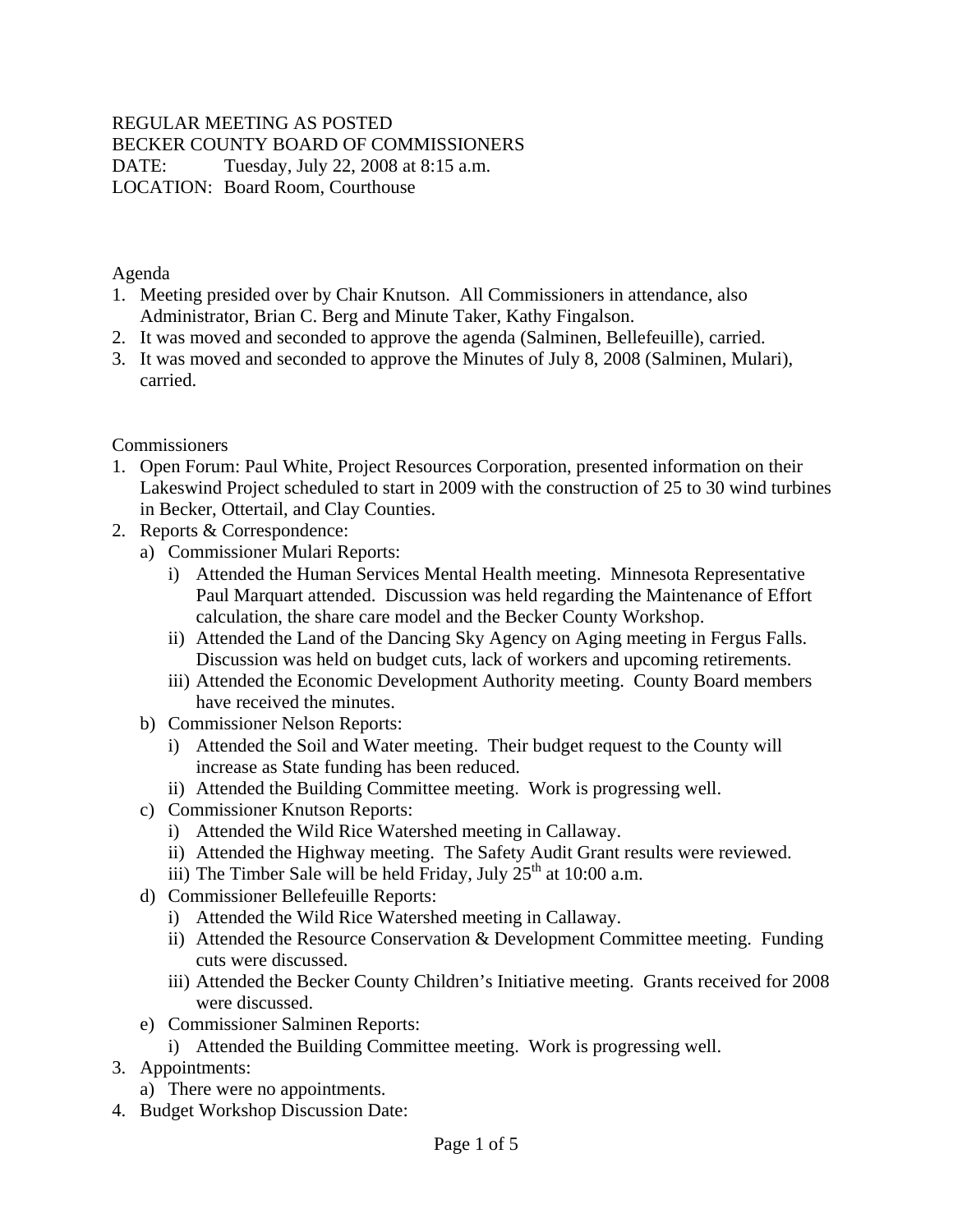a) By consensus the Commissioners approved attendance at the Budget Workshop to be held August 19<sup>th</sup> at 8:30 a.m. in the Board Room.

Auditor-Treasurer

1. It was moved and seconded to approve the Gambling Permit for the West Central Waterfowlers for a Raffle on September 13, 2008 at the Callaway Community Center in Callaway, Resolution 07-08-2H (Nelson, Bellefeuille), carried.

Finance Committee Minutes

- 1. It was moved and seconded to approve the Claims with the addition of one over 90 days claim, (1) Streicher's due to a misplaced invoice (Nelson, Salminen), carried.
- 2. It was recommended by the Finance Committee to approve the request from Highway for acceptance of low bids for highway projects and to submit acceptance for the bridge bond grants.
- 3. It was moved and seconded to approve the Information Technology requests (1) purchase of imaging software and scanning hardware to replace software used on the AS400 in the amount of \$3,100; (2) training for ArcGIS Desktop III for Tony Brahmer in St. Paul at a cost of \$980 plus meals, mileage and room; (3) continued membership in the Northwestern Counties Data Processing Security Association at a cost of \$1,000 for the 2008 membership; and (4) purchase of new storage and a server system for the New Tax System Software with an estimated cost of \$31,000 funded with the Recorders Enhancement funds (Salminen, Bellefeuille), carried.
- 4. A Cash Comparison and Investment Summary for the month of June were presented.
- 5. It was moved and seconded to approve the request for Lauri Brooke to help the MN Association of CVSO process returning soldiers to Ft. MCoy Wisconsin with all related costs funded by the Association and the County responsible for her salary during this time (Nelson, Mulari), carried.
- 6. It was moved and seconded to approve the low quote from Detroit Paint & Glass for eight vertical blinds in the Court House new addition for a cost of \$2,358.28 (Salminen, Nelson), carried.
- 7. It was moved and seconded to approve the low quote of \$2,980 from Nordic Health & Safety Inc. for the Human Services safety audit (Salminen, Mulari), carried.
- 8. It was recommended by the Finance Committee to approve the request from the Sheriff for an update to the cooling systems in the Jail Control Room, request to advertise for an applicant pool, and request to fill vacancies in the Correction Officer roster.
- 9. Discussion was held on the 2009 Budget and the levy limits of 3.9% increase over last year's levy.

**Sheriff** 

1. It was moved and seconded to approve the low quote from Tweeton Refrigeration, Inc. to install a mini split air conditioner in the Becker County Jail Control Room for a cost of \$5,817 (Nelson, Salminen), carried.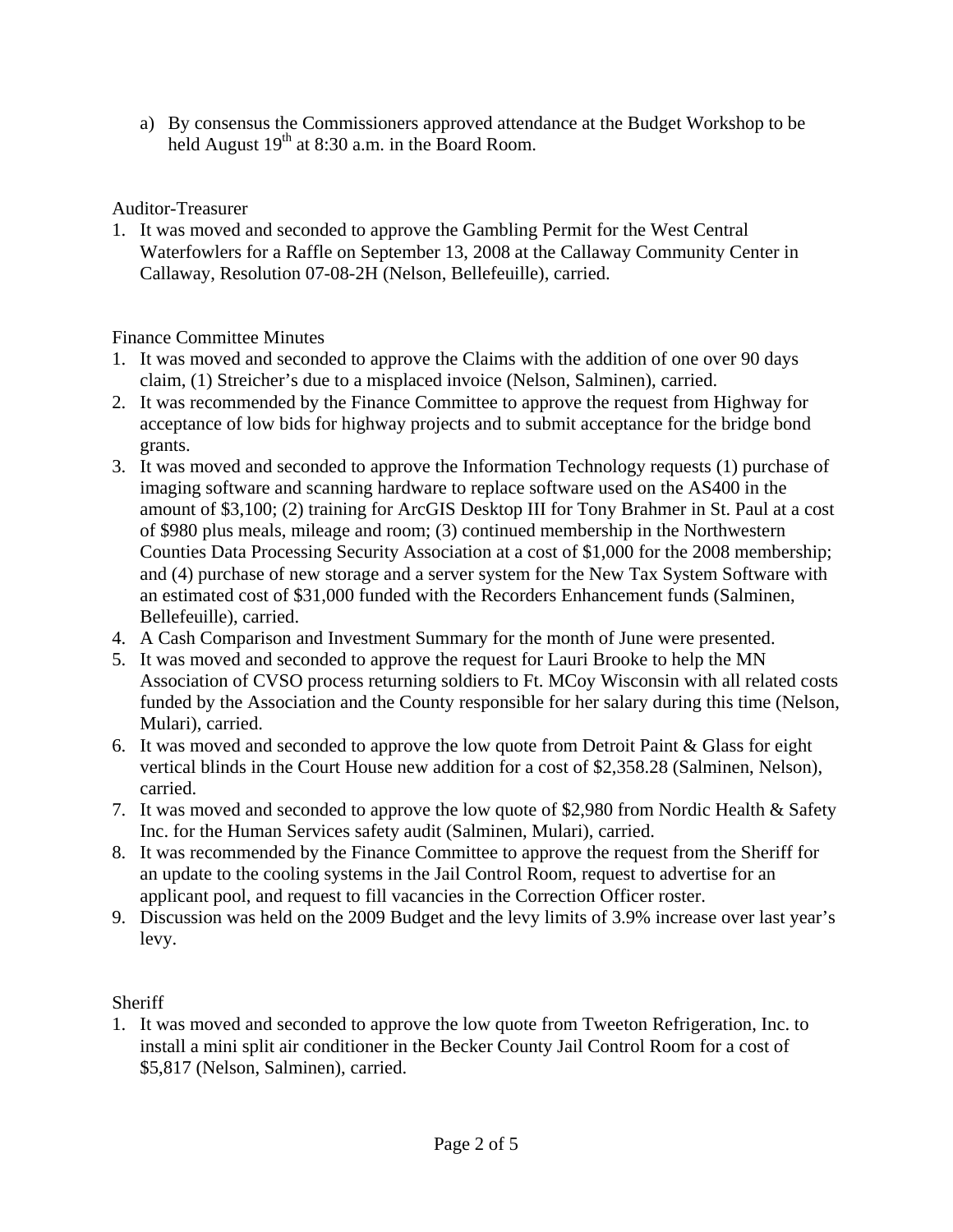- 2. It was moved and seconded to approve the request to advertise for the position of Deputy Sheriff to obtain a roster list for openings within the next year (Salminen, Bellefeuille), carried.
- 3. It was moved and seconded to approve Resolution 07-08-2G, the request to hire one full-time Correctional Officer and one part-time Correctional Officer due to two resignations and one promotion with the deletion of two part-time STS Crew Leaders (Nelson, Salminen), carried.
- 4. It was moved and seconded to approve the request to advertise for two part-time STS Crew Leaders due to a promotion (Nelson, Salminen), after discussion the motion was withdrawn by the maker and the second.
- 5. (Discussed later in the agenda.) It was moved and seconded to approve the request to advertise for two part-time STS Crew Leaders due to a promotion to create a pool for hiring (Nelson, Bellefeuille), after discussion the motion was withdrawn by the maker and the second.

## Highway

- 1. It was moved and seconded to approve the addition of the Becker County Road Safety Audit to the agenda (Salminen, Mulari), carried.
- 2. It was moved and seconded to approve Resolution 07-08-2C accepting the low bid from Midwest Contracting, LLC in the amount of \$407,488 for Projects S.A.P. 03-598-08, SAP 03-598-09 & SAP 03-599-26 (Bellefeuille, Salminen), carried.
- 3. It was moved and seconded to approve Resolution 07-08-2D accepting the low bid from Dennis Drewes, Inc. in the amount of \$405,230.46 for Project S.A.P. 03-639-14 (Nelson, Bellefeuille), carried.
- 4. It was moved and seconded to approve Resolution 07-08-2E accepting the grant from the Minnesota State Transportation Fund in the amount of \$106,413 for the construction of County Bridge No. 03J29 on County Road 157, Project No. SAP 03-598-08 and Resolution 07-08-2F accepting the grant from the Minnesota State Transportation Fund in the amount of \$163,073 for the construction of County Bridge No. 03J34 on County Road 126, Project No. SAP 03-598-09; affirming that any cost of the bridges in excess of the grants will be appropriated from the funds available to the County and that any grant monies appropriated but not required shall be returned to the Minnesota State Transportation Fund (Salminen, Bellefeuille), carried.
- 5. A construction update was presented.
- 6. The Becker County Road Safety Audit was presented.

## Human Services

- 1. It was moved and seconded to approve Resolution 07-08-2A accepting the grant from BTD Manufacturing, Inc. toward camps for foster care children and economically deprived children (Mulari, Salminen), carried.
- 2. It was moved and seconded to approve the IV-D Agreement with Travis Funk for Process Serving (Salminen, Nelson), carried.
- 3. It was moved and seconded to approve the IV-D Agreement with Preston Halvorson for Process Serving (Bellefeuille, Mulari), carried.
- 4. It was moved and seconded to accept the Adult Services Report (Nelson, Mulari), carried.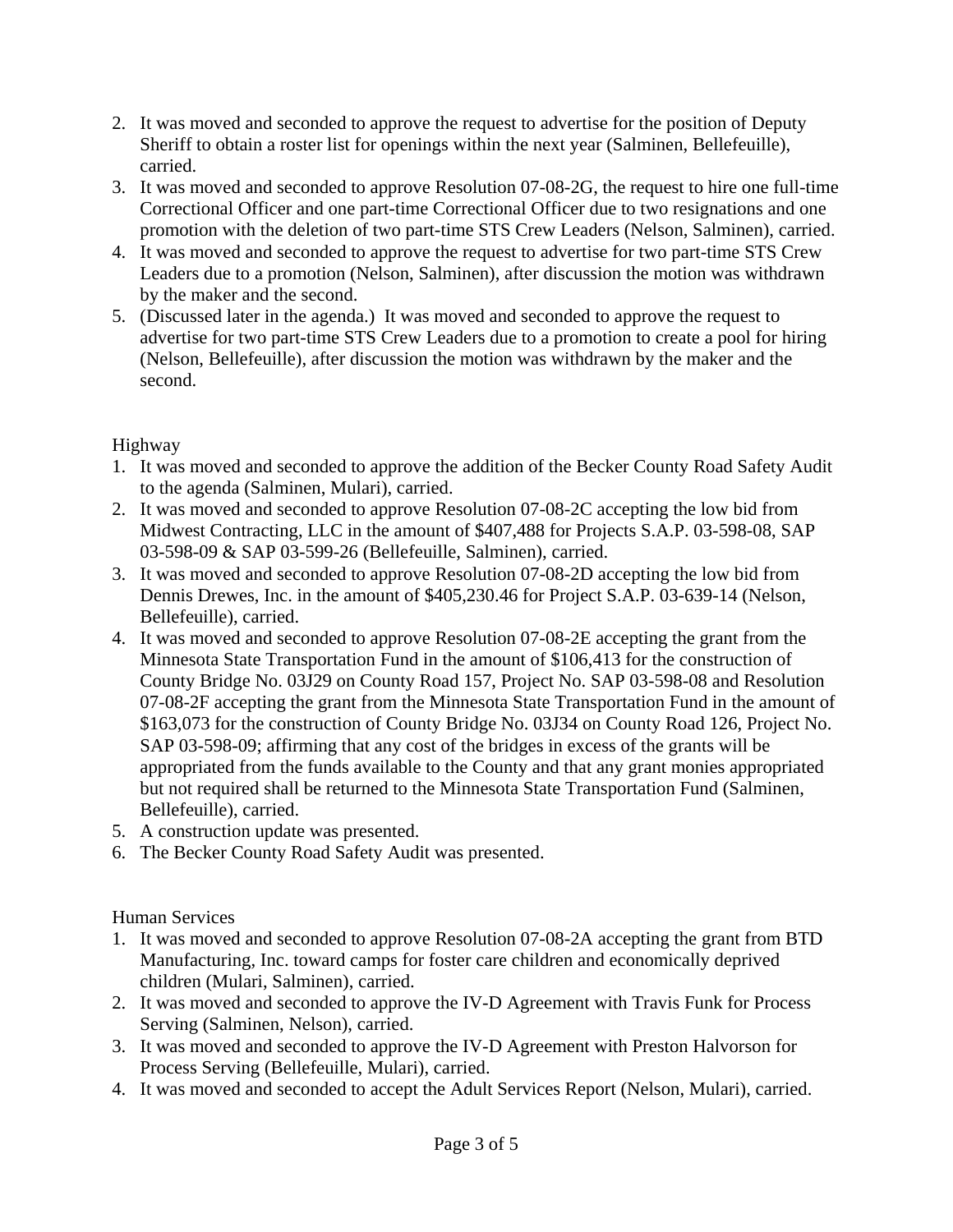- 5. It was moved and seconded to accept the Children and Family Services Report (Mulari, Salminen), carried.
- 6. It was moved and seconded to accept the Financial Assistance Reports (Salminen, Bellefeuille), carried.
- 7. It was moved and seconded to approve the Human Services Claims (Salminen, Mulari), carried.
- 8. It was moved and seconded to accept the Community Health Report (Mulari, Salminen), carried.
- 9. It was moved and seconded to approve the Community Health Claims (Salminen, Bellefeuille), carried.
- 10. It was moved and seconded to accept the Transit Ridership Report (Salminen, Nelson), carried.
- 11. It was moved and seconded to accept the Transit Advertising Policy, Resolution 07-08-2B (Salminen, Bellefeuille), carried.
- 12. It was moved and seconded to approve the Transit Claims (Salminen, Bellefeuille), carried.

## Planning and Zoning

- 1. Planning Commission Recommendations, July 15, 2008: First Order of Business: Ronald and Sandra Field. It was moved and seconded to concur with Planning and Zoning to approve the conditional use permit to park cars on the property located at 25300 Co. Hwy. 22 in Lake View Township during WeFest with the stipulations that the maximum number of cars to be parked is up to 75, no lighted sign, and that the conditional use permit is only valid as long as there is an agreement with FACE to allow access through the campground based on the fact that the agreement allow for no foot traffic on Co Hwy 22 and addresses the safety concerns of the Becker County Sheriff and Becker County Highway Department (Salminen, Bellefeuille), carried.
- 2. Second Order of Business: Holly & Judith Bergstrom. The Bergstroms asked to table this application.
- 3. Third Order of Business: Chris and Dawn Rofidal. It was moved and seconded to concur with Planning and Zoning to deny the request for a conditional use permit to exceed the 1.5 story accessory structure located at 39187 W Juggler Road on Juggler Lake in Round Lake Township based on the fact that it is not compatible with the surrounding area, the topography does not dictate this type of construction and other similar requests have been denied (Nelson, Salminen), carried.
- 4. Fourth Order of Business: Paul and Peter Balega. It was moved and seconded to concur with Planning and Zoning to approve the change of zone from agricultural to residential and approve a certificate of survey for two tracts of land located on the east shore of Pickerel Lake in Erie Township based on the fact that the application meets the requirements of the Zoning Ordinance and is compatible to the surrounding area (Salminen, Bellefeuille), carried.
- 5. Fifth Order of Business: Gerald Bierdeman. It was moved and seconded to concur with Planning and Zoning to approve the subdivision of one tract of land located at 10213 Sherbrooke Beach Lane in Cormorant Township into a 43,639 sq. ft. tract and 5.17 acre tract of land and the change of zone from agricultural to residential for the 43,649 sq. ft. tract of land based on the fact that the request meets the criteria of the Zoning Ordinance and is compatible with the surrounding area (Salminen, Mulari), carried.